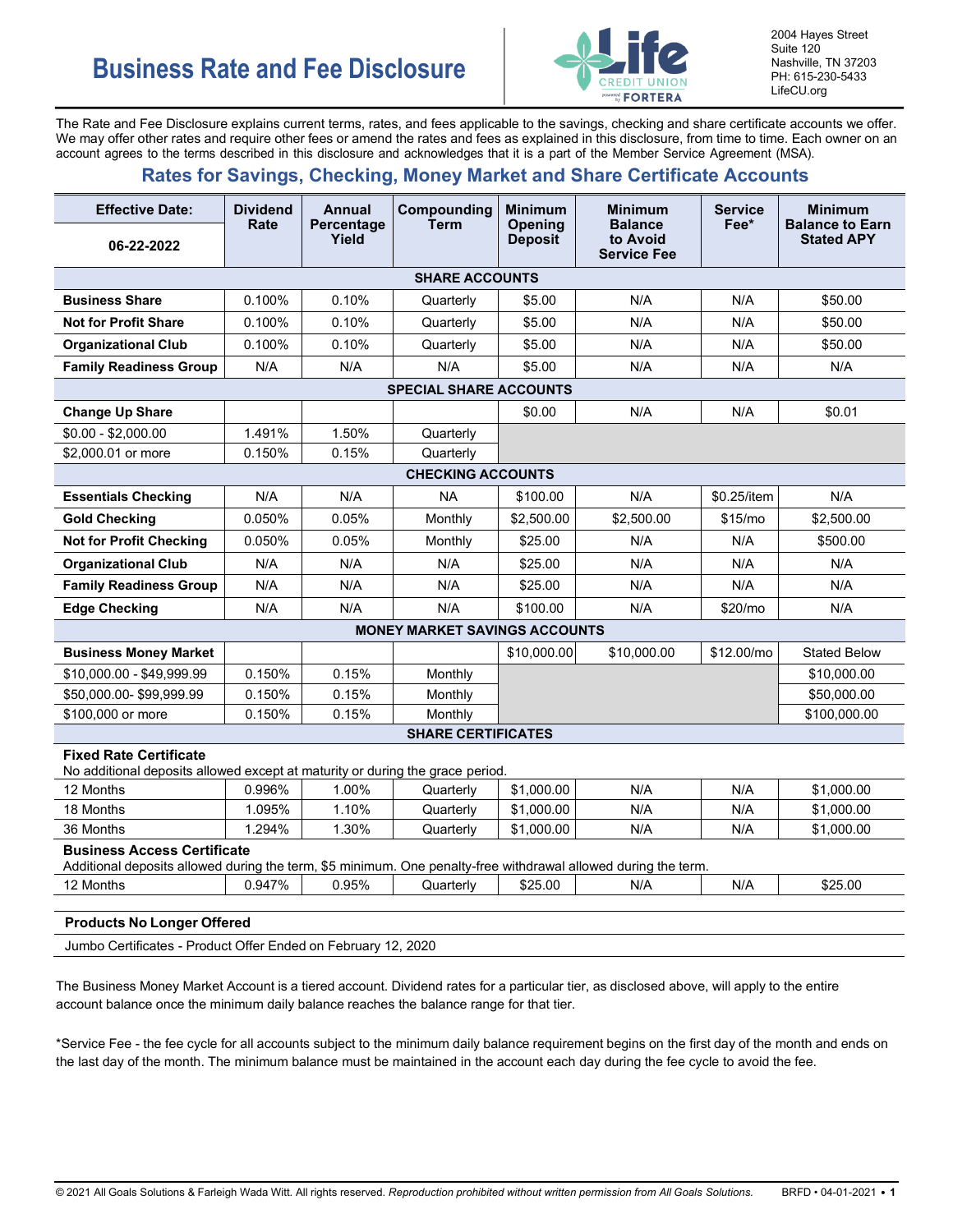# **Truth-in-Savings Disclosures**

As explained in the MSA, the "Rate & Fee Disclosure" applies to all the accounts we offer. Except as specifically described, the follow ing terms apply to all of the accounts you have with us.

#### **1. Rate Information**

The Dividend Rate and Annual Percentage Yield on the accounts are set forth above. For all accounts except fixed rate certificates, the Dividend Rate and Annual Percentage Yield may change at any time in the discretion of the Credit Union. Business Money

Market Accounts are Tiered Rate Accounts. For these accounts, whenthe account balance is within the specified range for a tier, the Dividend Rate specified for that tier will apply to the entire balance in the account. The Dividend Rates and Annual Percentage Yields are the prospective rates as of the effective date shown above. For fixed rate Certificate Accounts, the Dividend Rate and Annual Percentage Yield are fixed and will be in effect for the term of the account. For Certificate accounts, the Annual Percentage Yield is based on an assumption that dividends will remain on deposit until maturity. A withdrawal of dividends will reduce earnings.

#### **2. Nature of Dividends**

Dividends are paid from current income and available earnings after required transfers to reserves at the end of a dividend period.

#### **3. Compounding and Crediting**

Dividends will be compounded and credited as identified above. For dividend bearing accounts, the Dividend Period begins on the first calendar day of the period and ends on the last calendar day of the period.

#### **4. Accrual of Dividends**

Dividends will begin to accrue on noncash deposits (e.g., checks) on the business day you make the deposit to an account you have with us. If you terminate the account before accrued dividends are credited, accrued dividends will not be paid.

#### **5. Balance Information**

The minimum balance required to open each account and earn the stated Annual Percentage Yield is set forth above. If you do not maintain the minimum balance, you may not earn the stated

Annual Percentage Yield. For all accounts, dividends are calculated by using the Daily Balance method, which applies a daily periodic rate to the balance in the account each day.

#### **6. Account Limitations**

For all Money Market Accounts, you may not make more than six (6) covered *transactions* per month. Covered *transactions* include your checks, transfers initiated through online banking or mobile banking, ACH transfers, merchant point of sale *transactions*, preauthorized or automatic transfers, and overdraft protection transfers. Transfers to pay a loan with us are not covered by this limit. The date we use to determine the number of *transactions* is the date a *transaction* is posted to (actually credited to or debited from) an account, rather than the date you initiate the *transaction*. If you exceed this limit, we may refuse or reverse the *transaction*, and we may impose a charge as specified in the listing of service charges provided below. If you repeatedly exceed this limit, we may terminate the account.

#### **7. Certificate Account Features**

#### **a. Account Limitations**

After you start the account, you may not make additional deposits to a Certificate Account.

#### **b. Maturity**

The Certificate Account you have with us will mature on the maturity date identified on your Account Receipt or Renewal Notice.

#### **c. Early Withdrawal Penalty**

We may impose a penalty if you withdraw any of the principal of the Certificate Account before the maturity date.

**1) Amount of Penalty.** The early withdrawal penalty is equal to 90 days dividends on the amount withdrawn if the certificate term is 12 months or less, and 180 days dividends on the amount with- drawn if the certificate term is greater than 12 months.

**2) How the Penalty Works.** The penalty is calculated on the amount of early withdrawal. If earned dividends are insufficient to satisfy the penalty, the penalty will be deducted from the principal balance.

**3) Exceptions to Early Withdrawal Penalties.** At our option, we may pay the account before maturity without imposing an early withdrawal penalty under the following circumstances; when an account owner dies or is determined legally incompetent by a court or other body of competent jurisdiction; where the account is an Individual Retirement Account (IRA) and any portion is paid within seven (7) days after establishment or where the account is an IRA and the owner attains age 59½.

#### **d. Renewal Policy**

Certificate Accounts are automatically renewable accounts.

Automatically renewable accounts will renew for another term upon maturity. You have a grace period of seven (7) days after maturity in which to withdraw funds in the account without being charged an early withdrawal penalty.

#### **e. Nontransferable/Nonnegotiable**

The account(s) you have with us is/are nontransferable and nonnegotiable. This means that an account and the funds in the accountmay not be pledged to secure any obligation of an owner, except obligations with the Credit Union.